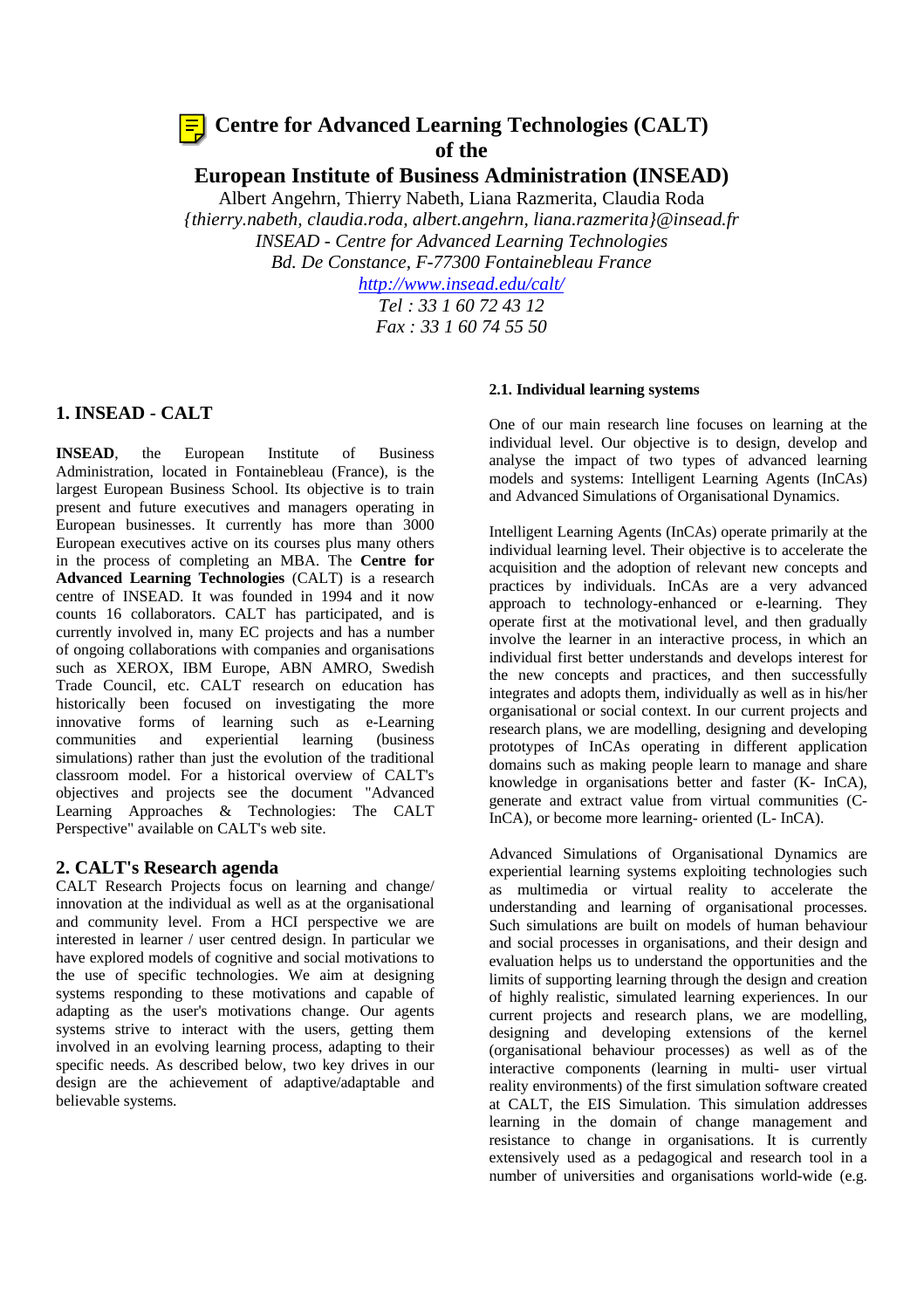Harvard, Wharton) providing a rich continuous flow of feedback data for evaluation research.

# **2.2. Organisational learning systems**

Our other research projects completing the CALT Research Agenda focus on learning and change/innovation processes taking place at the organisational or community level. Here, our objective is to understand the design and the social dynamics of Virtual Communities and to analyse how the Internet and the emerging Net Economy is a source for new models of learning, knowledge and value creation (we call these E-nnovation Studies).

In the domain of Virtual Communities, our research projects address and contribute to knowledge creation in the field of the design of effective online environments in which communities (of researchers, employees of one or more companies, customers, service providers, etc.) learn, structure and manage knowledge as well as knowledge- and value- creating processes. In our current projects and research plans, we are extending further the technical features, the underlying social dynamics model, and the evaluation of the ICDT (Information, Communication, Distribution & Transaction) Platform, a virtual community environment which is used in a variety of research projects, knowledge management and e- learning contexts.

In the domain of E-innovation Studies, our research projects aim at better understanding the phenomenon of "innovation in the Information Age" by studying new models and forms

of innovation taking place at the individual level ("CyberEntrepreneurs"), in organisations (e.g. through the introduction of "incubators"), as well as in whole market or industry sectors (e.g. the transformation and evolution of the content, of the banking, and the education sectors).

# **3. HCI AT CALT**

The multidisciplinarity of the CALT team as well as the continuous exchange with INSEAD faculty members and external collaborators makes it possible to concretely design for usability and to study, from the earliest stages of system definition, its integration in organisational contexts. The emphasis on user centred design is a direct consequence of the focus on cognitive and social aspects of individual and organisational learning processes. The systems developed try to interpret the user's information needs and to tailor the context of interaction accordingly so that learning takes place, in an environment that favours incremental cognitive processes.

Several multimedia technologies (including 3D and speech based technologies) are used in order to ensure that the user's learning experience takes place in a believable environment and that interaction with the system is as natural as possible. Networked delivery is used to support wide access to the system and interaction amongst several users. The continuous feedback we receive from current and future users of our systems is used to build adaptive systems as well as to adapt existing systems to new user needs.



Overview of Key Research Areas and Application Domains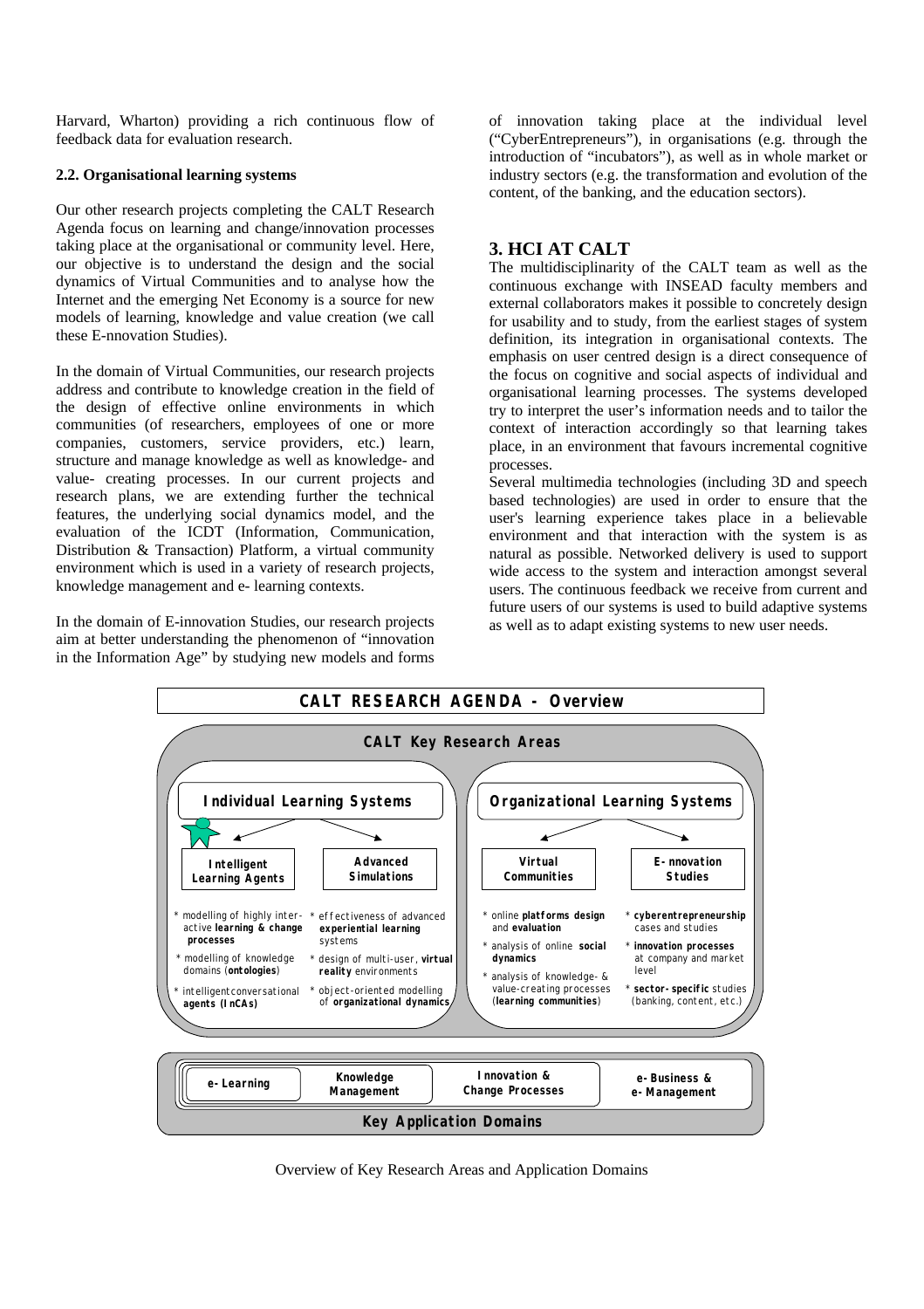# **4. Key People**

Below are the profiles of some of the members of CALT.

# Professor **Albert A. Angehrn (Director of CALT)**

*Professor of Information Technology and Entrepreneurship; Alcatel Chaired Professor of Net Economy and E-Management; Director, Centre for Advanced Learning Technologies (CALT).*

Professor Albert A. Angehrn's research, teaching and consulting activities concentrate on the design and dynamics of Virtual Environments in business and learning, the analysis of Internet Strategies and the application of Intelligent Agents to Electronic Commerce, as well as the study and evaluation of IT-enhanced organisational decision and learning processes, with a focus on Advanced Learning Technologies and multimedia simulations.

His research work has received different international awards, and his publications can be found in academic journals such as Communications of the ACM, Journal of Management Information Systems, European Management Journal, Interfaces, Behaviour and Information Technology, and others, including articles in the Financial Times and the Wall Street Journal. Recent research projects include the cross-European analysis of Internet strategies, Intelligent Agents and advanced forms of Electronic Commerce, and new approaches to learning and knowledge management in educational institutions and corporations (Virtual Learning Communities). In the frame of INSEAD's Centre for Advanced Learning Technologies (CALT), Professor Angehrn has designed a variety of Multimedia- and Internet-based management learning and development tools, including the EIS Simulation, used in international universities such as Harvard, Wharton, and London Business School, and is currently managing large projects in the domain of Internet strategies and advanced learning technologies with companies such as Apple Computers, Lotus Corporation, IBM, Pfizer, Reuters, Andersen Consulting and with the European Community.

Recent research projects include the cross-European analysis of Internet strategies, Intelligent Agents and advanced forms of Electronic Commerce, and new approaches to learning and knowledge management in educational institutions and corporations (Virtual Learning Communities).

Teaching-wise, Professor Angehrn directs the INSEAD Executive Programme "Competing in the Information Age," teaches MBA courses such as "CyberEntrepreneurship" and Workshops such as the one organised by the European Roundtable (ERT) on the subject "Are European managers ready for leadership in the Information Society".

# **Panagiotis Damaskopoulos**

# *Research Fellow at CALT, INSEAD, France.*

Panagiotis Damaskopoulos holds a MA and a PhD in international political economy/global finance from York University, Toronto, Canada. His career spans both the academic and business worlds. He has taught for several years advanced topics in global finance and international political economy at York University. His non-academic work has involved several years of research, the most recent

of which have been as chief of studies at a Paris-based multinational group specialising in the organisation of world markets and trade fairs. His current research concentrates on processes of restructuring of financial markets and problems of management of organisational capital in the transition to the Internet-enabled "new economy". Central aspects of this research are knowledge and change management, customer relationship management and the evolution of corporate strategies of business model innovation.

# **Thierry Nabeth**

### *Research Fellow at CALT, INSEAD, France.*

Thierry Nabeth's research is focused on the application of advanced information technologies (Internet-related technologies, groupware, agent technologies, virtual reality) to support new models of organisational strucures, new economic models and new forms of learning. Thierry is very much interested in the underlying theoretical models such as experiential learning (the virtual laboratory), cognitive sciences (advanced HCI, behaviour modelling), dynamics of virtual worlds and digital social environments (virtual communities), distributed control (agent-based architecture), learning (adaptive systems, artificial life), knowledge management (learning organisation, knowledge ecology, active knowledge portals), technology management (innovation adoption, entrepreneurship).

He has worked on knowledge representation in the domain of management (modelling of social networks, modelling of companies' alliances in the domain of multimedia, modelling of people's behaviour in organisations). He has also participated in several projects in virtual reality such as the TIBM project with the IBM Centre for Advanced Studies in Toronto whose objective was the creation of the next generation 3D shop (issues addressed: model of the 3D shop, interaction with the clients, artificial salesperson). He has worked (ESPRIT project WCSN) on issues related to mediation in virtual communities (according to Computer Mediated Communication, CSCW and agents perspectives). His current work includes (1) agent enhanced portal platforms (2) cognitive agent models for artificial characters in the context of a digital social environment (3) bots architectures in a 3D environment.

# **Liana Razmerita**

### *Research Assistant at CALT, INSEAD, France; Junior Lecturer at the University of Galati-Romania.*

Liana Razmerita's research work is mainly in the domain of interactive/intelligent learning environments, user/student modelling and intelligent agents. She is training for a PhD. Over the last 5 years, she worked on different research projects, which involved artificial intelligence techniques, student/user modelling, human-computer interaction and web/programming techniques. As a research assistant at CBL in Leeds, she worked on an Esprit funded, I3 project: "Networked Interactive Media in Schools (NIMIS)" concentrating on the design, development and implementation of a pedagogical agent, called Louisa.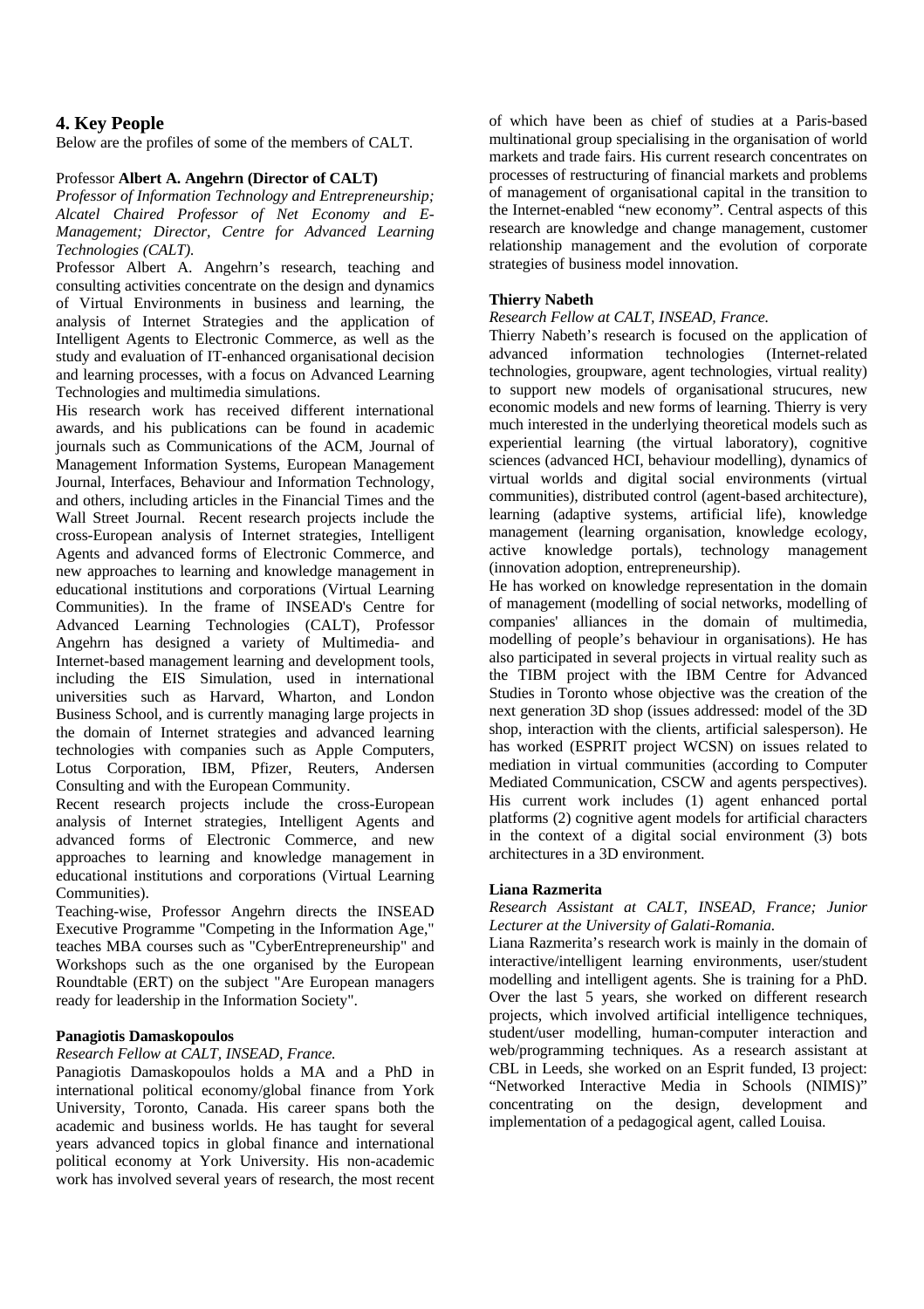#### Professor **Claudia Roda**

*Senior Research Fellow, Centre for Advanced Learning Technologies (CALT), and Associate Professor of Computer Science and International Communication, The American University of Paris;*

Professor Claudia Roda's research focuses on the study of personal agents and multi-agent systems supporting cognitive and social processes underlying learning. Much of her research has focused on inter-agent and human-agent communication. She has worked on the analysis of cognitive and social processes at various degrees of granularity: from collaborative work and learning, to task oriented dialogues, from management of change in organisations to digital

interaction. Her research has resulted in the implementation of multi-agent systems with a wide variety of applications (e.g. support of the adoption of best practices in knowledge management, industrial process control, support to the navigation of instructional Web sites). Claudia has published and presented her work in several international conferences. She has cooperated in research projects with internationally recognised Universities, research centres and large corporations (such as Jrc, Cern, Xerox, Framenton, Krupp). She has taught many classic computer science courses as well as innovative courses in digital communication for Communication majors



Overview of Current Research Projects

# **5. Projects**

CALT participates (or has participated) actively in many projects including the following:

#### **AWSdkJava bot library** *CALT (ongoing)*

Java-based library for designing bots operating in the Active Worlds 3D multi-user environment. Active World AWSDKJava is a Java and JavaScript encapsulation of the Active World SDK toolkit. AWSDKJava consists in the development of a set of abstract Java Classes, allowing to model using Java, and, at a relatively high level of abstraction, bots (agents) for the active world environment. JavaScript, which has been wrapped into the library, can be used as an application/glue/macro language.

### **ECAMP** *EC-IST (ongoing)*

This project aims at developing innovative and dynamically networked virtual environments called "corporation modelling platforms". The system will provide interested parties with the platforms, technological resources, business guidance, and real-world environments necessary for the building, business development, maintenance and growth of their own on-line merchant corporations.

#### **EDCOMNET** *EC-IST (ongoing)*

EDCOMNET is an educational communal net, that will act as a portal stimulating the active learning of social skills by citizens, with the aim of enhancing the social integration of individuals within urban communities. Main characteristics of EDCOMNET include:

• A workspace consisting of multi-user 2D/3D representation of organisation and knowledge assets.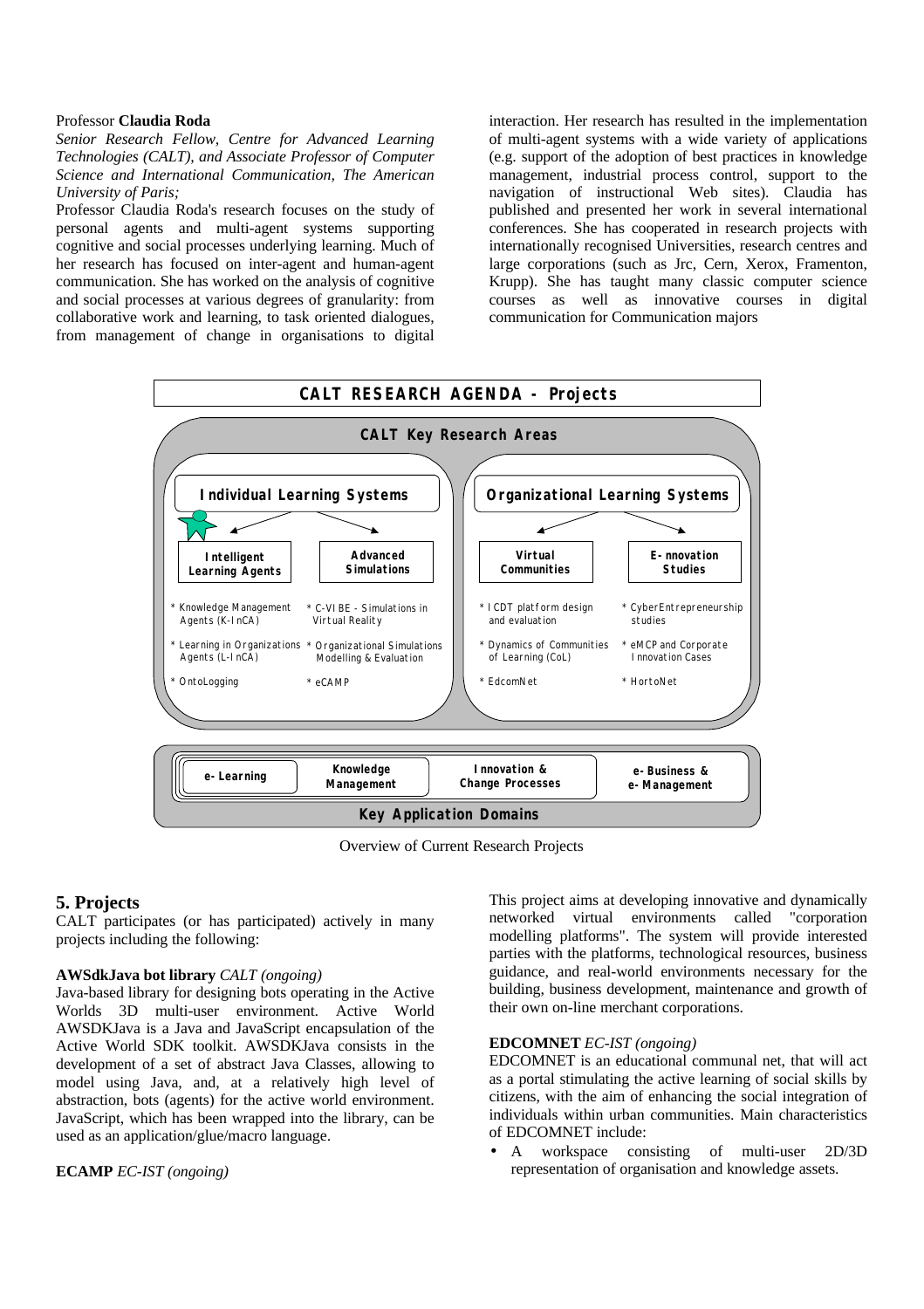- Existence of bots and agents with specific roles for promoting available content material, assessing the specific needs of citizen users, tracking their development and dialogue.
- A support for self-organising social processes in urban communities through e.g. events organisation, virtual social places etc.
- Emphasis on motivating individual users to use virtual information, learning processes, forums and platforms as an important means for personal development.

## **K-InCA** *In collaboration with and founded by XEROX Corporation (ongoing)*

K-InCA -Knowledge Intelligent Conversational Agents uses Intelligent Conversational Agents to address change processes in organisations by helping people to adopt "knowledge sharing" behaviours and practices.

# **ONTO-LOGGING** *EC-IST (ongoing)*

This project aims at developing a next generation distributed Knowledge Management system, supporting different independent ontology and knowledge bases and providing the basis for transparent inter-operability and knowledge exchange.

Some lines of action include: (1) Developing an ontology formalization distributed system; (2) Developing and incorporating metrics which would allow quantification of the relative success and merit of competing ontology; (3) Incorporating recent developments in related fields, like intelligent category extraction from users' search activities or via intelligent agents, and authority/directory convergent

partition of knowledge creators. CALT's role is the study of user models, the context of Knowledge Management, the definition of ONTO-LOGGING user modelling tools, etc.

### **RAP** *EC-IST (completed)*

"Reengineering Airline Critical Processes" - the role of CALT was to design a change management game for helping the transition process in the airline industry.

## **T-IBM** *Founded by the IBM Centre for Advanced Studies, Toronto (completed)*

"T-IBM (1997) - IBM Next generation 3D shop" explored the idea of 3D virtual shops. The project addressed issues such as shop representation (realistic or not), interaction modes (how does a sales person behave in such an environment), and the use of bots (what could be the role of an agent as a way of supporting the sales process).

#### **VirtINSEAD** *INSEAD (completed)*

The Virtual INSEAD prototype provided a digital version of the INSEAD Days Event, an important INSEAD communication event that happens every year, and in which INSEAD presents its activities to large international companies. In this digital version, the visitors that could not be physically present were able to see a VR presentation of INSEAD activities such as the research centres and the executive programmes, and were also able to access the videos of the presentation of the INSEAD days event.

Overview of Four Learning Systems Developed at CALT